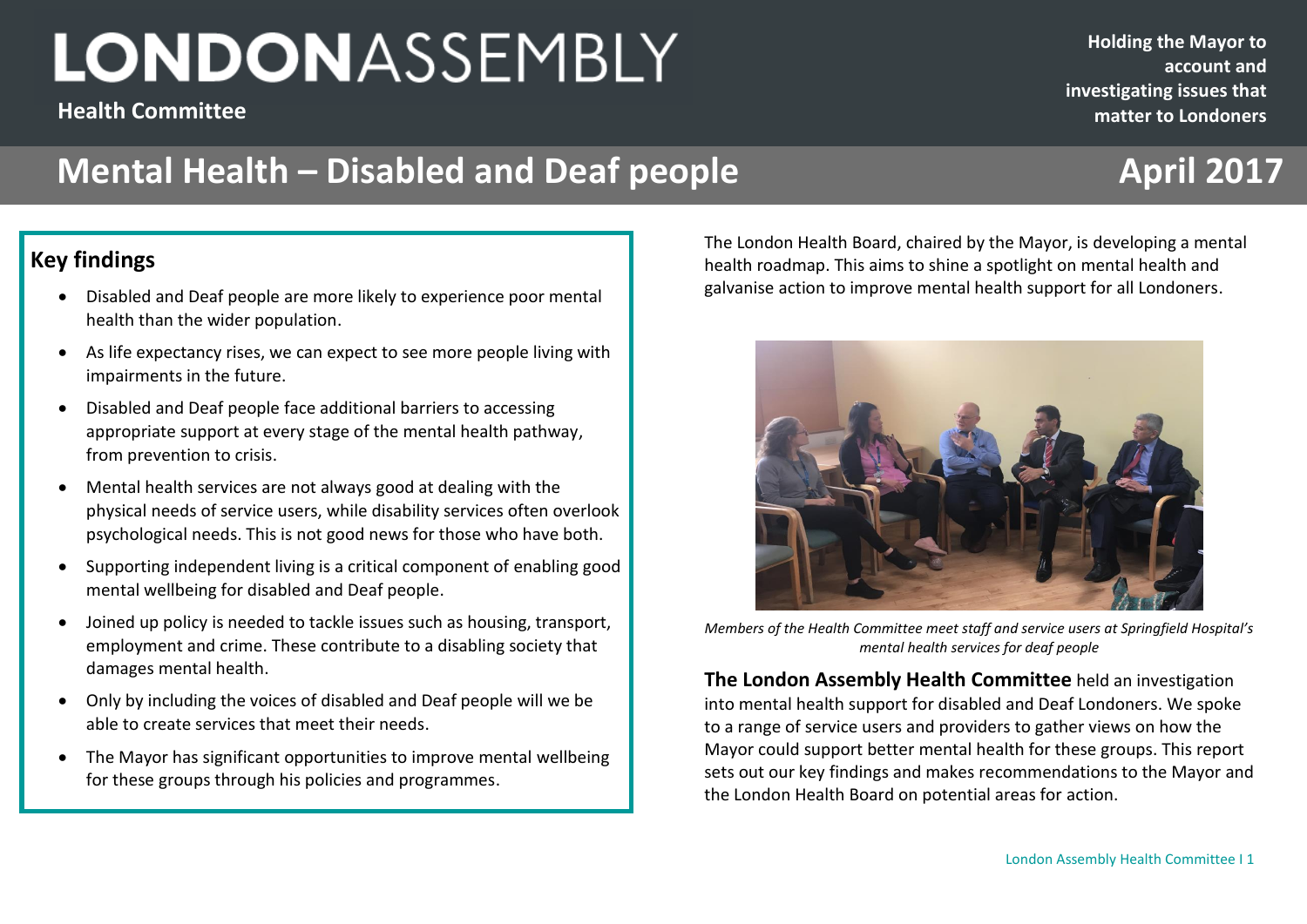**Health Committee**

## **Mental Health – Disabled and Deaf people <b>April 2017**

### **Recognising the scale of the issue**

More than one in ten adult Londoners are classified as having some form of impairment.<sup>1</sup> Types of impairment include physical and mobility impairments, sensory impairments (sight and hearing loss), learning disabilities, cognitive impairment, and long-term mental ill health. Many disabled people have more than one impairment.

There are no definitive figures for how many people in London have a degree of sight or hearing loss, as registration with local services is voluntary. The latest available data estimates that in London there are:

- over a million people with hearing loss, including over 80,000 profoundly or severely Deaf people, in London<sup>2</sup>
- $\bullet$  175,000 people living with sight loss in London<sup>3</sup>

Additionally, there are estimated to be around 469,000 Londoners with a degree of mobility impairment.<sup>4</sup>

The lack of clear data makes it difficult for local authorities to accurately identify need within their local population. However, we heard that some disabled people are reluctant to register with their local authorities due to fear of discrimination. For example, although there are over two million people with sight loss in the UK, only 360,000 are registered with their local authority.<sup>5</sup>

**December 2016**<br>**December 2016 2016 2016 2016 2016 2016 2016 2016 2016 2016 2016 2016 2016 2016 2016 2016 2016 2016 2016 2016 2016 2016 2016 2016 2016 2016 2016 2016** There is little incentive for local authorities to actively seek out and identify disabled and Deaf residents who may be eligible for additional statutory assistance from the council. As a result, disabled and Deaf people may not be accessing the support they need. However, this may be storing up mental health issues for the future. **We urge the Mayor to work with local authorities and disability organisations to explore how to more accurately capture data on physical and sensory impairment across London, at a borough level.** 

> The committee supports the **social model of disability**. This model says that disability is caused by the way society is organised, rather than by a person's impairment or difference. It looks at ways of removing barriers that restrict life choices for disabled people so they can be independent and equal in society, with choice and control over their own lives.

Disabled people developed the social model of disability because the traditional medical model did not explain their personal experience of disability, and viewed it as a 'problem' to be 'fixed'.

Many Deaf people who use British Sign Language (BSL) reject the idea that they are disabled or impaired. But they share, with disabled people, many challenges in accessing mental health services which support their specific needs.

London Assembly Health Committee I 2 An impairment is defined as long-term limitation of a person's physical, mental or sensory function.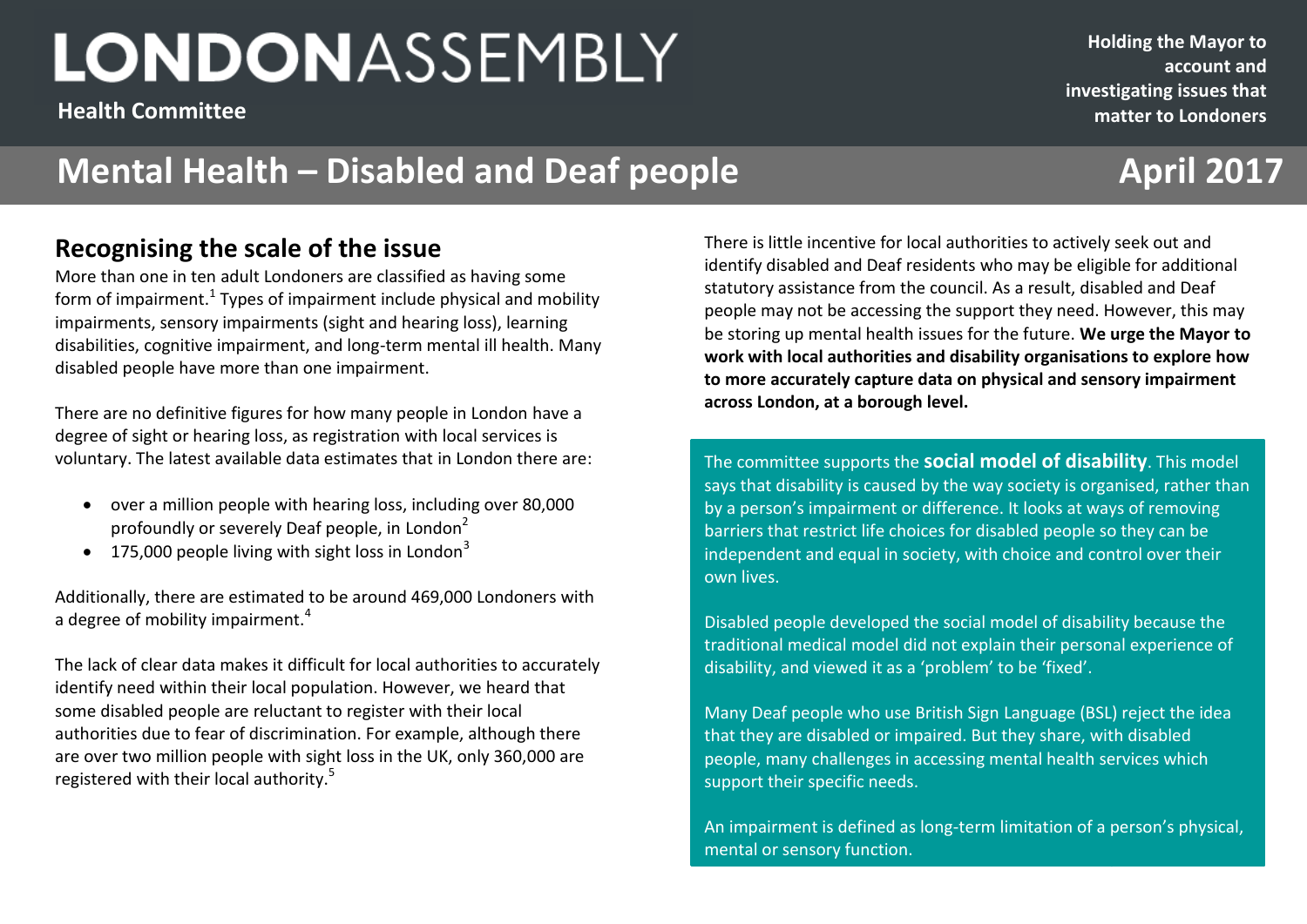**Health Committee**

## **Mental Health – Disabled and Deaf people <b>April 2017**

### **December 2016 2201620162016 Disabled and Deaf people are more likely to experience poor mental health than the wider population**

Studies have shown that disabled and Deaf people are more likely to experience common mental health problems, especially anxiety and depression. Around one in three people with chronic physical impairment experience a mental health problem, compared to one in four in the wider population.<sup>6</sup> Deaf people are twice as likely to suffer from depression as hearing people,<sup>7</sup> and around 40 per cent of people who lose their sight develop depression.<sup>8</sup> But there is little data available at a regional level to determine how prevalent mental ill health is among disabled and Deaf people in London.

The links between physical and sensory impairment and mental health are complex. But depression and anxiety are not the inevitable consequences of being, or becoming, a disabled person. Disability rights campaigners have raised concerns that many, including some health professionals, believe that depression and physical/sensory impairment go together unavoidably, especially when the impairment is acquired later in life. This has led to a lack of focus on the mental health needs of disabled and Deaf people and on the prevention of avoidable mental health problems.

An association between depression and disability in late life is intuitively understood by many people: "Of course she's depressed; she's old; she's alone; she's disabled."

Eight out of 10 people with a physical impairment were not born with it.<sup>9</sup> The vast majority become impaired through injury, accident, or illnesses such as stroke. The prevalence of disability therefore rises with age. This means that mental health services need to know how to support people who become disabled later in life, as well as those who are born with impairments.

There is likely to be an increase in the number of people living with impairment in the future. Rises in the rate of long-term conditions that can lead to disability, such as diabetes, coupled with rises in life expectancy, mean that people will be living for longer with disability. For example, diabetes-related sight loss is the leading cause of vision impairment in working age adults in the UK. And the number of people with diabetes has risen by 60 per cent in the UK in the last decade.<sup>10</sup> The incidence of mental ill health in disabled and Deaf Londoners is likely to increase unless more is done to support good mental health in this population group.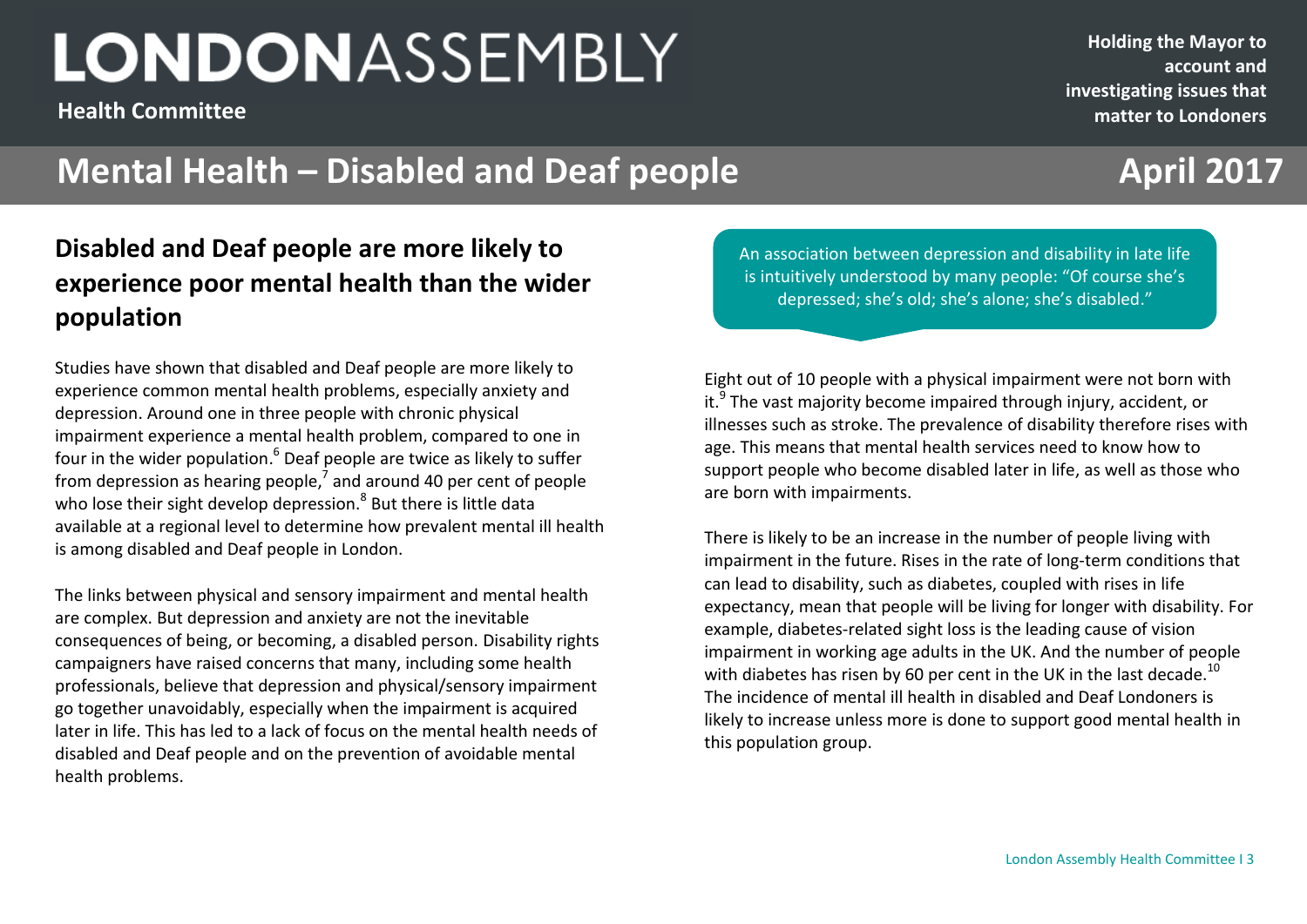**Health Committee**

#### **Holding the Mayor to account and investigating issues that matter to Londoners**

### **Mental Health – Disabled and Deaf people <b>April 2017**

### **December 2016 2201620162016 Disabled and Deaf people face additional barriers to accessing appropriate support at every stage of the mental health pathway**

### **Prevention and health promotion**

Having information about how to manage your own mental health is an important part of prevention. But information on how to protect and promote positive mental wellbeing is not always accessible to disabled and Deaf people. We heard that, other than some mental health services offering information in large print, there is little more offered to accommodate the needs of blind and partially sighted people. Services are often advertised in inaccessible formats, such as posters and leaflets in clinics. Similarly, blind and partially sighted people often experience problems receiving information in their preferred format, such as in audio or braille.

Deaf users of British Sign Language (BSL) also report that even basic information is not routinely available to them in a format that they can understand. For example, Action on Hearing Loss told us that the NHS website contains over 900 health videos, but only 1 per cent of these are in BSL.<sup>11</sup> And the increasing reliance on online and digital health promotion resources means that the one in four disabled adults in the UK who have never used the internet are at risk of missing out on key information around mental health support. $^{12}$ 

The issue can be further compounded by the lack of a shared mental health vocabulary between health professionals and disabled or Deaf service users. Contributors to our investigation told us that it can be difficult for some disabled and Deaf people to recognise the symptoms of depression or anxiety and to articulate them to people who could offer support. So it is vital that information on how to recognise mental ill health is made more widely available.

Prevention and resilience should be at the heart of the Mayor's mental health strategies. It is therefore critical that resources and information are delivered in accessible ways to enable disabled and Deaf people to benefit. **We would welcome confirmation from the London Health Board that plain English, BSL and audio formats of the Mayor's mental health programmes will be made available free of charge to disabled and Deaf people**.

Much of the emphasis in mental health promotion is around staying physically active and maintaining supportive social networks. **Ensuring that activities and programmes which are disability and Deaf inclusive are more widely promoted by the Mayor would be a welcome step forward for disabled and Deaf Londoners.**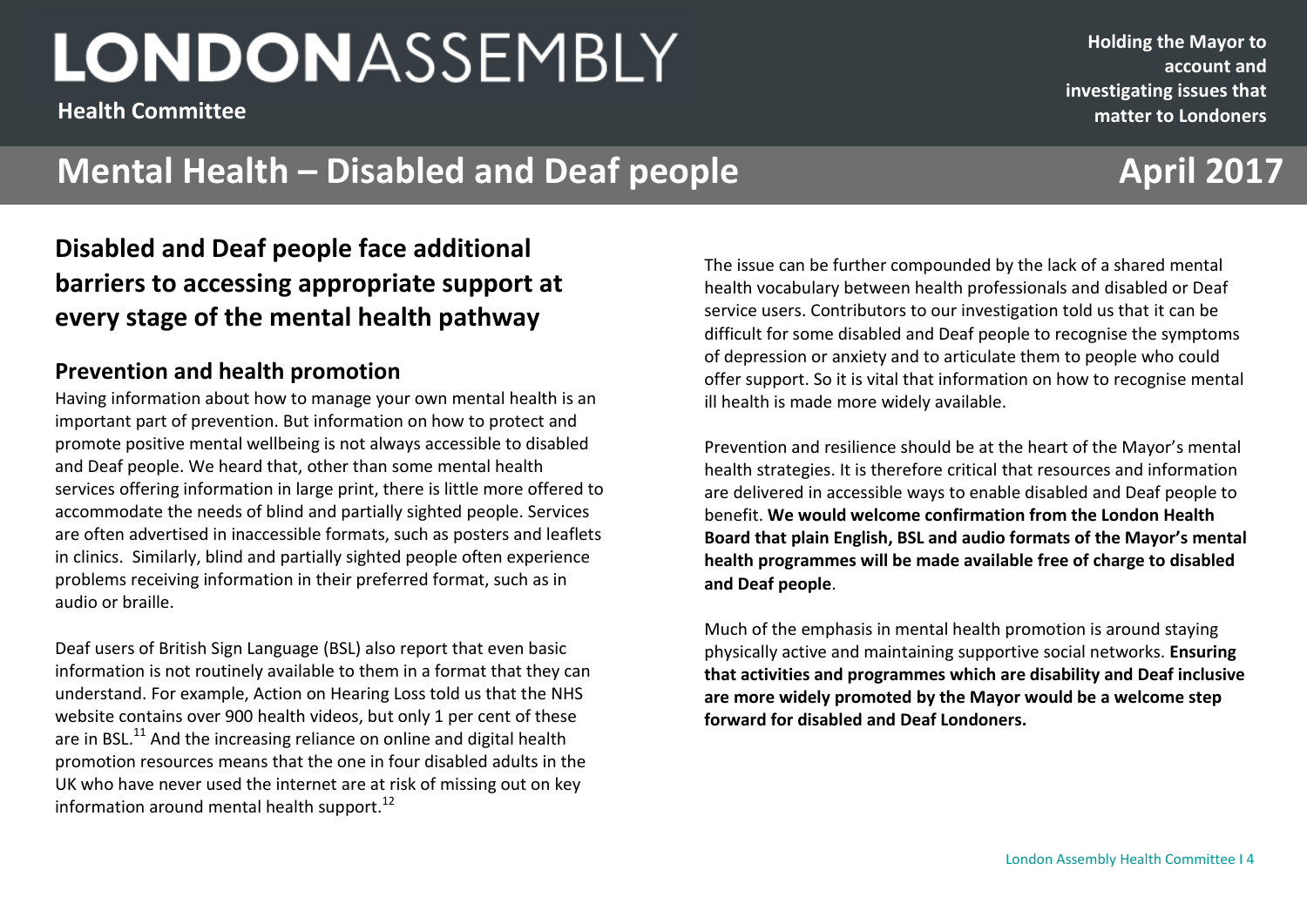**Health Committee**

## **Mental Health – Disabled and Deaf people <b>April 2017**

#### **Diagnosis**

GPs are the gateway to most mental health services. It is thought that 90 per cent of people with mental health problems are seen just within primary care.<sup>13</sup> We have previously investigated the difficulties faced by Londoners in accessing GP services, which are increasingly overstretched. Specific additional challenges disabled people face include booking appointments and physical access to GP premises (including accessible transport links). Communication barriers between service users and GPs can make it harder to diagnose mental illness, or can lead to misdiagnosis. For example, Deaf people told us that their frustration at communication barriers is sometimes mistaken for aggression by healthcare professionals.

They said this patient doesn't need an interpreter, they're a good lip reader – so I just shout at them

Disabled and Deaf people told us that access issues often begin before they even reach the GP's office. We heard examples of appointments being refused because people couldn't confirm them by phone, lengthy delays in

getting appointments due to a lack of interpreting services, and a lack of disability and Deaf awareness in frontline staff. We also heard that the physical layout of some services could increase anxiety and act as a barrier.

"the practical side of accessing a mental health service such as having to find a touch pad to gain access to the building, then having to navigate around a new building and find the right person to speak to can cause a lot of stress and anxiety"

#### **Looking at the whole person**

**December 2016 2201620162016**

A major barrier to the effective diagnosis of mental ill health identified by disabled people is that some healthcare professionals cannot see past their impairment and that "curiosity and fear" can get in the way of normal professional practice. The mental health charity MIND has stressed the importance of recognising that physical impairment and disability may not be the only or the most important aspect of someone's experience that influences their mental health support needs, or how they are treated by mental health support services.<sup>14</sup>

Race, gender and sexuality, social and economic circumstances, and childhood experiences are likely to be part of the whole experience of mental health and it may be difficult for both professionals and individual disabled people to separate out such factors. **We encourage the Mayor and the London Health Board to reflect this intersectional nature of mental health experience in developing their work in this area.**

London Assembly Health Committee I 5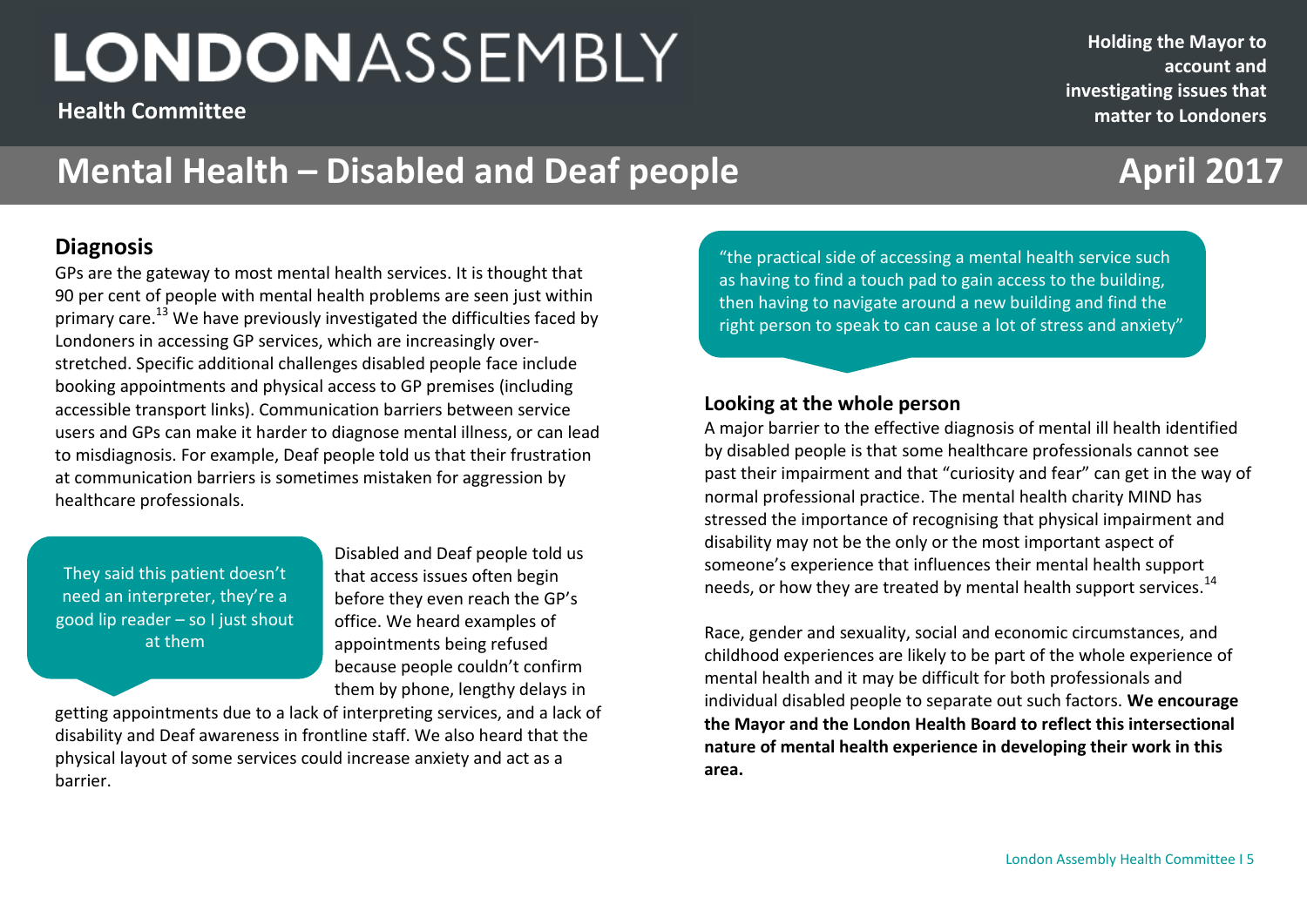**Health Committee**

**Holding the Mayor to account and investigating issues that matter to Londoners**

## **Mental Health – Disabled and Deaf people <b>April 2017**

#### **Treatment**

Once a diagnosis has been made, there remain additional challenges for disabled people in accessing treatment. London's mental health services are stretched, with long waiting lists for many services such as talking therapies. Private therapy is available, but is not affordable for many disabled people. And there are particular challenges for people who require communication support.

People are being left floundering for weeks and weeks without support

Research shows that recovery rates for Deaf people who have access to a therapist who can sign fluently are significantly higher than for those that use an interpreter. SignHealth's BSL Healthy Minds programme, which provides signing therapists for Deaf people,

used to be block funded to provide this service, but changes to commissioning structures mean that Deaf people now need to make an individual funding request to their CCG. This is also the case for accessing psychological therapies through the National NHS Deaf Service. This can add a significant burden of anxiety and uncertainty at a time when people's mental health is already suffering.

Reviewing needs and service availability at a London-wide level would highlight opportunities for local authorities to work together with the

**December 2016 2016 22016 22016** community and voluntary sector to provide a more cohesive system of communication support across London and help to achieve economies of scale. It could also help to reduce variation in access to support across the capital. **This is an area in which the Mayor should use his convening powers and influence to develop pan-London commissioning arrangements for communication support.**

#### **Crisis**

Service users report that mental health inpatient care is not always accessible to disabled and Deaf people. For example, facilities may not incorporate adaptations to support people with mobility impairments, or have staff available to assist with activities such as washing or getting dressed. Medication required for physical conditions is sometimes withdrawn on admission to mental health inpatient services, which can increase pain and distress. Medication for mental health can also exacerbate some physical impairments, but service users have reported that this is not always explained to them fully. And crisis support is often telephone based, making it inaccessible to Deaf people. Simple adaptations such as providing a mobile number to text could help open up these services. **The Mayor and London Health Board should encourage London's mental health trusts to work with local organisations such as Healthwatch to audit how well their services meet the needs of disabled people.**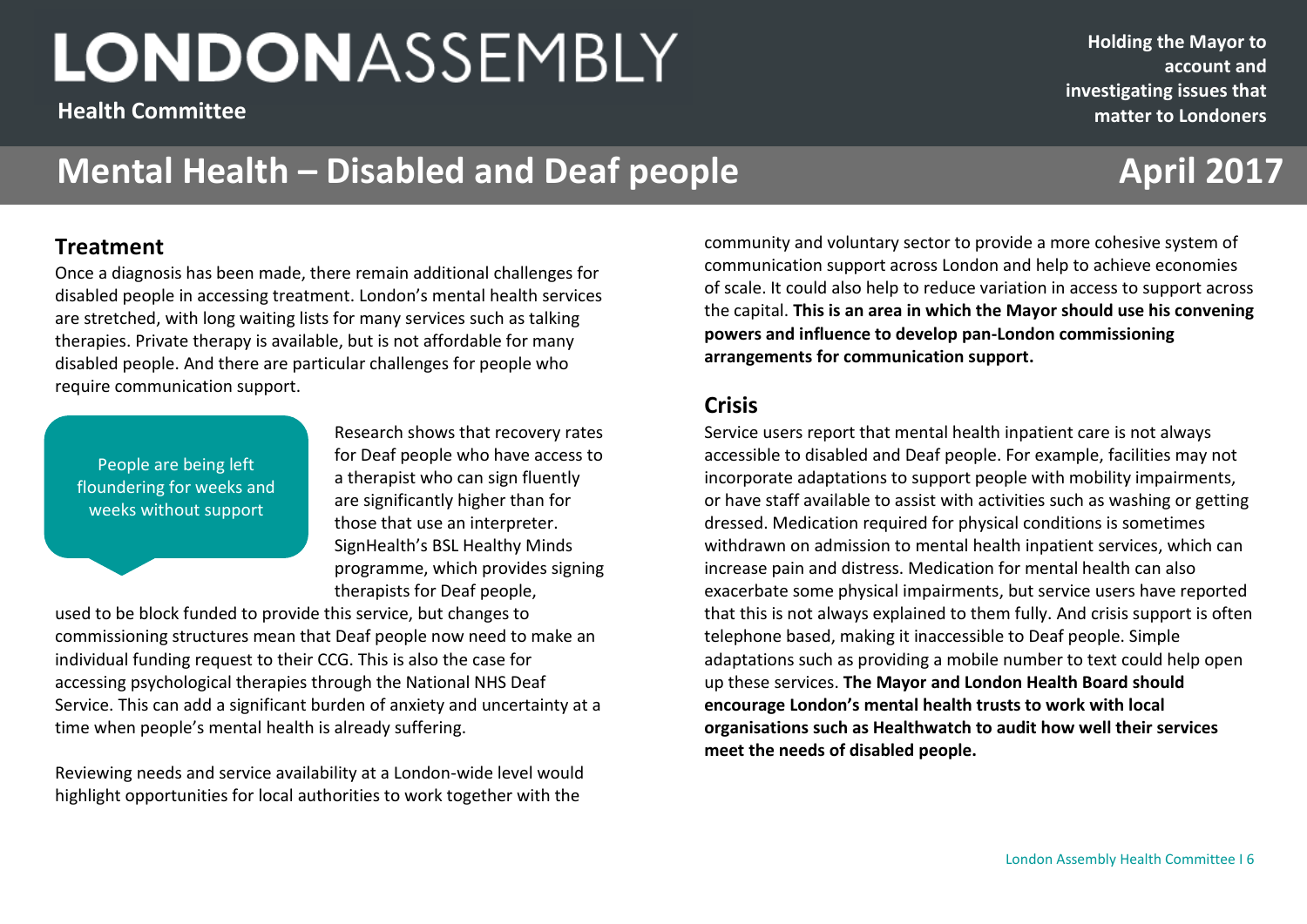**Health Committee**

**impairment effectively…**

condition…but she was not aware of the food being left

in front of her

## **Mental Health – Disabled and Deaf people <b>April 2017**

#### **December 2016 2201620162016 Mainstream mental health services don't always support people with physical or sensory …so the loss of specialist services and support is felt particularly keenly**

Funding pressures across health and social care have led to the loss of specialist support for disabled people within community settings. This in turn leads to a lack of in-depth knowledge and experience of how to support the additional needs of disabled people. The loss of specialist support is compounded by cuts to training budgets which would enable mainstream services to support disabled people more effectively. This presents a real and unacceptable risk that in future services will not be able to handle service users with complex needs and they will simply fall though the net.

**The Mayor and London Health Board should acknowledge and champion the importance of disability and Deaf equality training for health professionals, to improve awareness and ensure that services can meet complex needs. They should also strongly urge commissioners to ensure that funding for this training is protected.** Reducing funding for this type of training risks not only worse mental health outcomes for disabled people, but increased costs to the health service down the line.

If you don't have specialist provision in place and cut training that enables mainstream services to support diversity, people will not access early intervention and will only access hospital care- and that is more expensive

resulting lack of awareness means that disabled and Deaf people may be more likely to receive poorer quality of care. Some days she did not eat her food, because it was just left there. The staff assumed it was part of her mental health

Community and voluntary organisations play a vital role in filling the gaps in statutory mental health provision. But there are few with experience of supporting disabled and Deaf people with their mental health needs, although more are now recognising the need to do so.

**The Mayor and London Health Board should consider how the development of the mental health roadmap could support third sector organisations to link up and share best practice in this field.** 

A common theme identified throughout our investigation was the need for a more joined up approach between mental and physical health services. We heard that the historical separation of these services meant that mental health professionals had comparatively little experience of working with and supporting disabled people. The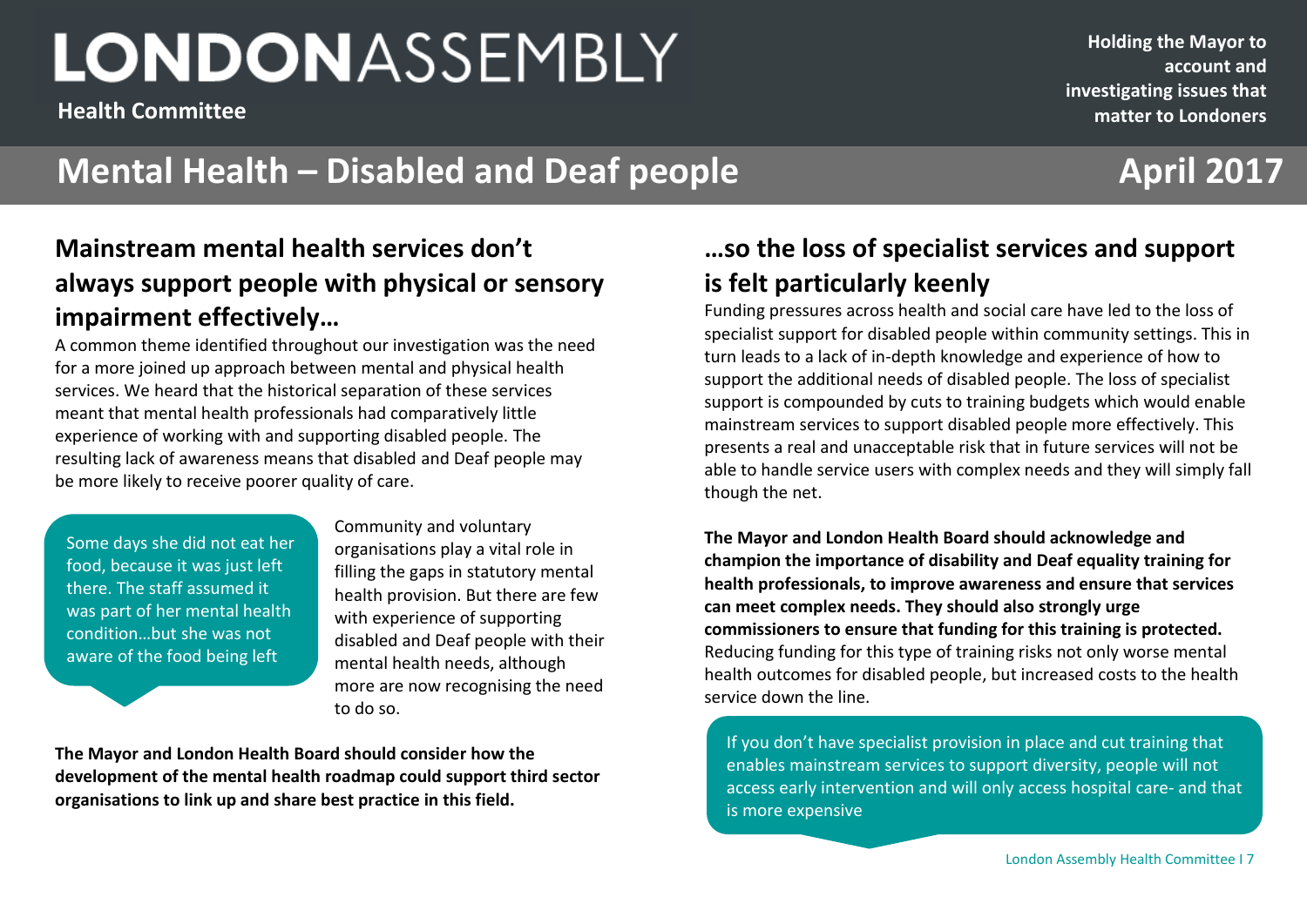**Health Committee**

#### **Holding the Mayor to account and investigating issues that matter to Londoners**

## **Mental Health – Disabled and Deaf people <b>April 2017**

### **'Physical health' services often overlook emotional and psychological need**

The prevalence of disability rises with age. It is important to recognise that everyone will respond differently to becoming impaired and won't necessarily develop mental ill health as a result. But there are a number of potential issues around becoming disabled which can contribute to raised anxiety and mental health problems. These include:

- concerns about loss of independent living
- grief/trauma reactions to change in circumstances
- anxiety over retaining employment or managing childcare
- stress due to increased cost of living on average, disabled people spend £550 extra a month on living costs<sup>15</sup>

The pan-disability charity Disability Rights UK highlights a lack of capacity in physical services to provide support to build and maintain emotional resilience. $16$  So people who become disabled may also develop a mental health problem within the first few months after diagnosis. There are a number of voluntary sector organisations that aim to fill this gap, but these are struggling to meet demand. In addition, they rely on people being aware of the available services and able to navigate the system.

**Demonstrate are calling for more emotional and no** Campaigners are calling for more emotional and peer support to be made available to help people who become disabled adapt to their new circumstances. For example, the Thomas Pocklington Trust reports that 92 per cent of people surveyed had received no emotional support at the time of diagnosis. $^{17}$ 

> Physical health services need to be more aware of potential psychological impacts of losing mobility, sight and/or hearing. Including discussions around mental health during physiotherapy and at eye and hearing screenings could help identify people at risk and help signpost people to appropriate early support before mental health problems develop. Mental health service providers could liaise with local physical rehabilitation services, sight loss centres, hearing clinics, and charities across London to raise awareness and begin to deliver mental health services to their users and in their venues. **The London Health Board should look at ways it can work with health and care partners to help 'physical' and 'mental' health services link up which each other more effectively at local levels.**

> Peer support and advocacy are recognised as successful interventions, providing a network with shared experience and practical advice which can reduce social isolation and help people adjust to their changed circumstances. **The Mayor should consider how his community cohesion and volunteering work streams could help support further opportunities to expand the network of disabled and Deaf peer support available across London.**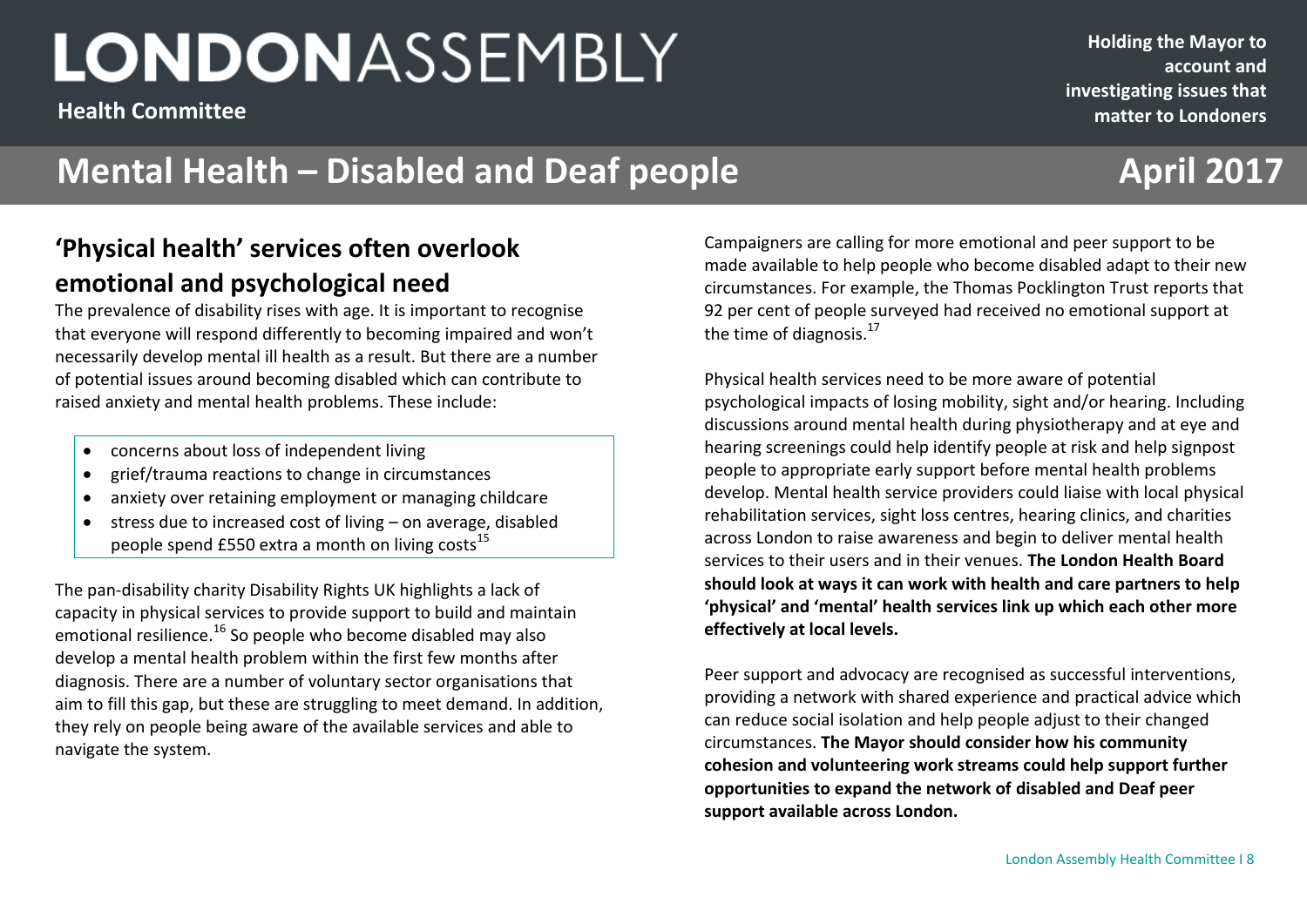**Health Committee**

#### **Holding the Mayor to account and investigating issues that matter to Londoners**

## **Mental Health – Disabled and Deaf people <b>April 2017**

### **Overcoming stigma and tackling discrimination against disabled people will help support better mental health**

Stigma and discrimination towards disabled people is a double burden – it contributes to poor mental health and prevents people from accessing support early. As mental illness is itself stigmatised, disabled and deaf people with mental health problems may experience additional prejudice. The Mayor should lead pan-London efforts to tackle discrimination against disabled and Deaf people in London.

Being a victim of discrimination is damaging to mental health. Research by the disability charity Scope in 2014 found that two thirds (67 per cent) of the British public say they feel uncomfortable talking to disabled people. And over four fifths (85 per cent) of the British public believe that disabled people face prejudice.<sup>18</sup> They also found that 56 per cent of disabled people said they had experienced hostility, aggression or violence from a stranger because of their condition or impairment.<sup>19</sup>

These factors contribute to social isolation for disabled and Deaf people. Feeling lonely can have a negative impact on mental health. Research by disability charity Sense found that 23 per cent of disabled people feel lonely most days, rising to 38 per cent for young disabled people. Some 29 per cent reported only being able to meet up with friends once a month or less, while 6 per cent said they had no friends at all.  $^{20}$ 

**December 2016 2201620162016** Improving self-esteem and reducing incidences of discrimination are key to improving mental wellbeing. Like everyone else, disabled and Deaf people experience better mental health when they are respected and valued by wider society.

> So improving the visibility and inclusion of disabled and Deaf people should be a key priority for the Mayor.

Increasing opportunities for frontline workers to interact with disabled people can help to overcome negative attitudes. We are encouraged to hear that Transport for London has been working with Inclusion London to roll out disability equality training delivered by disabled people themselves. This training gives staff the chance to interact with disabled people and understand their needs, but also helps to highlight how people unconsciously discriminate through use of language or because of misunderstandings about disability.

**We urge the Mayor to promote this approach to local authorities and health and care providers to enable greater awareness and understanding of how to best support disabled and Deaf people.**

I went to my local alcohol team but they told me they don't work with Deaf people

Giving people the space to ask the questions they are uncomfortable to ask…so they feel confident and comfortable engaging

London Assembly Health Committee I 9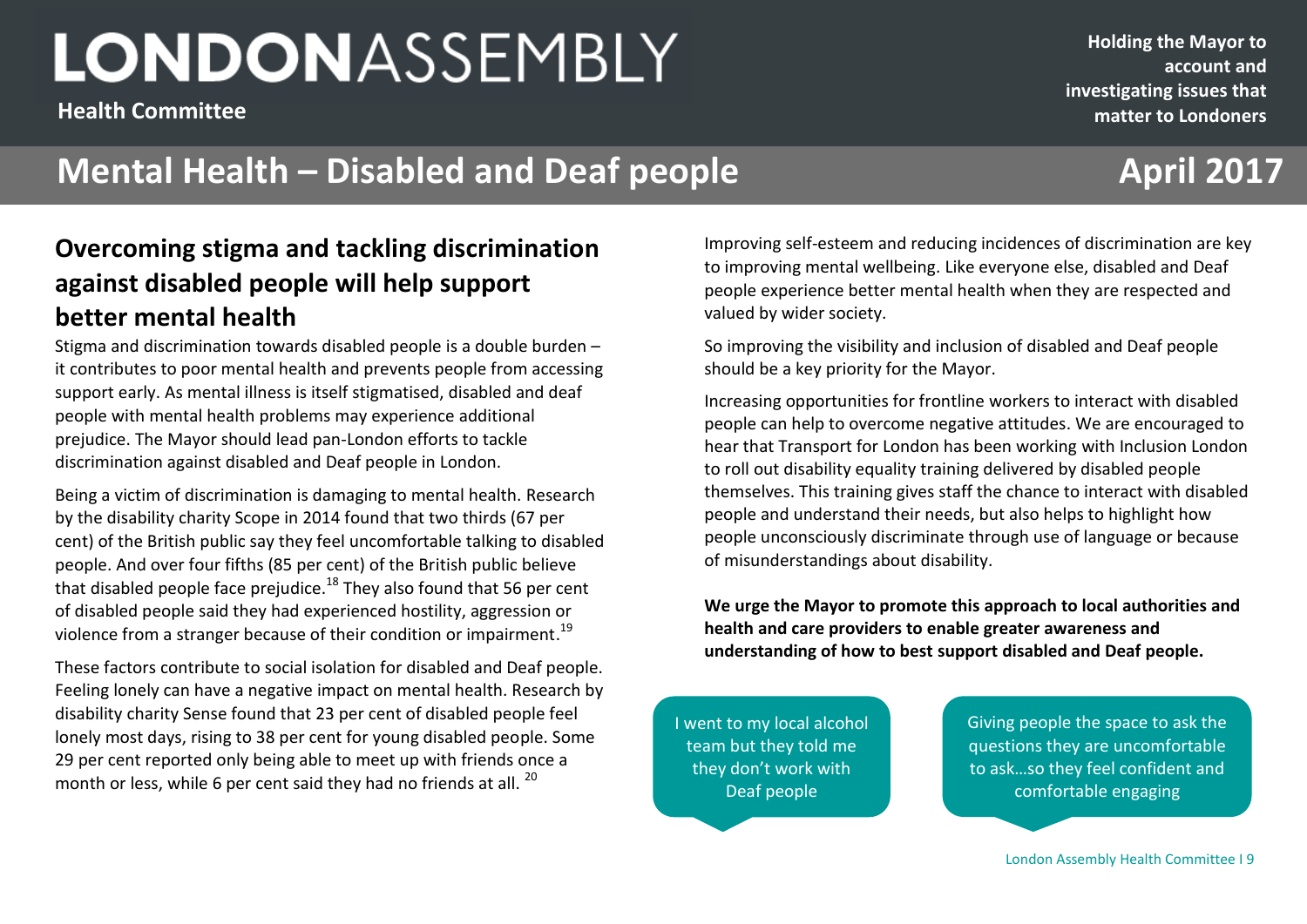**Health Committee**

**Holding the Mayor to account and investigating issues that matter to Londoners**

## **Mental Health – Disabled and Deaf people <b>April 2017**

### **Supporting independent living is a critical component of enabling good mental wellbeing for disabled and Deaf people**

The ability to live independently and to exercise choice and control is a fundamental component of mental wellbeing. Pressures on social care are increasingly seen by disabled people to be having a negative impact on their mental health.

### **Social care**

Pressure on social care services has resulted in uneven quality of support. Recent research by the disability charity Scope found that over half of disabled people surveyed couldn't get the support they needed to live independently. $^{21}$  And disabled people report that the processes involved in accessing support can significantly increase anxiety and stress.

People with physical impairments, while experiencing general social pressures to deny the extent of physical dependency, find that in order to obtain assistance to go about their daily life they have to stress weakness, lack of ability and failure to cope

In particular, the closure of the Independent Living Fund and the transfer of this funding to local authorities has been viewed by campaigners as a retrograde step. They argue that financial pressures on

**December 2016 2020**<br>**2016 2020 2020 2020 2020 2020 2020 2020 2020 2020 2020 2020 2020 2020 2020 2020 2020** councils mean that eligibility criteria for accessing support have been redrawn, resulting in reduction or loss of support for many severely impaired people. As services come under increasing strain, there are fewer resources available to support each individual. We heard evidence of people essentially trapped in their homes and unable to perform tasks such as washing, feeding themselves or going to the toilet.

> The focus is to support people to be self-reliant, and I think there is a risk of some people with disabilities falling through the net

This lack of support also contributes to increased social isolation. And it is not just disabled service users who are struggling to cope. Families and carers can also feel the strain. The Association of Directors of Adult Social Services reports that staff within social care settings are also being placed under increasing levels of stress, to the potential detriment of their own mental health.<sup>22</sup>

We welcome recent Government announcements to boost short term funding in social care. We share concerns that wider reforms are needed. But the prospect of yet more changes to the system may result in further and continuing uncertainty for disabled people, with knock-on effects for their mental health and wellbeing. **As health and care in London moves towards closer integration, the Mayor should assure himself that the social care needs of disabled and Deaf Londoners are being fully considered in planning for the future.**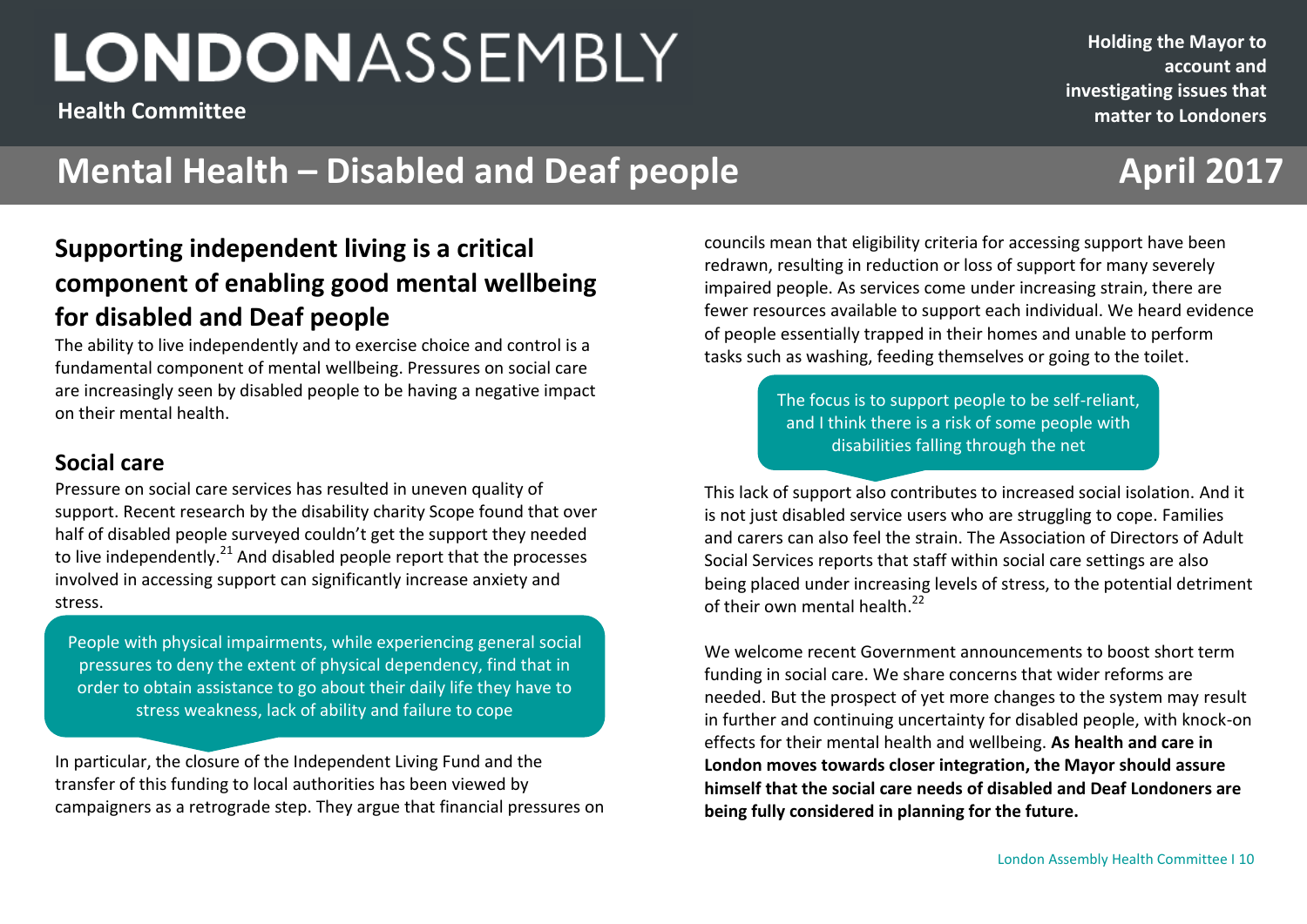**Health Committee**

#### **Holding the Mayor to account and investigating issues that matter to Londoners**

## **Mental Health – Disabled and Deaf people <b>April 2017**

### **We need a joined up approach to tackling the wider determinants of mental ill health**

The Mayor can do much more to support mental health in London than urging health and care partners towards best practice. There are a number of policy areas under his control where focused action to support disabled and Deaf Londoners could bring significant benefits.

### **Employment**

The positive role of meaningful employment in supporting and protecting people's mental health is well established. However, less than 50 per cent of disabled people are in employment, compared to almost 80 per cent of non-disabled people.<sup>23</sup> Disabled and Deaf people also report frustration at being turned down for jobs because of assumptions about their ability to take on roles, which can damage selfesteem and increase anxiety.<sup>24</sup> People who become disabled often find it difficult to stay in employment: one in six people do not retain their job for a year after becoming disabled and one in three do not retain it for two years.<sup>25</sup>

Changes to the benefits and welfare system aimed at closing the disability employment gap have also been linked with an increase in mental health problems for disabled people. In particular, work capability assessments and the use of sanctions has been found by

**December 2016 220162016 220162016** researchers to increase hardship and have profoundly negative and severely detrimental impacts on mental health.

> Reassessment is proving very stressful for disabled people…because of the lack of ongoing emotional support, because there is not a system that supports people through that process, many people's mental health and wellbeing worsens considerably

The Mayor is due to take responsibility for a devolved London Work and Health programme in 2017. **It is imperative that he consults widely and repeatedly with disabled and Deaf people in the development and delivery of this programme.** In response to this report, the Mayor should set out how he plans to do this.

Negative perceptions from employers can act as a barrier to disabled people finding work. Recent research by Scope shows that 85 per cent of disabled people feel employer attitudes haven't improved over the last four years.<sup>26</sup>

**The Mayor should set out how he plans to engage with London's employers to encourage more businesses to employ disabled and Deaf people, and how he will work with employers to ensure greater support to help disabled and Deaf people who are in work to retain their employment.**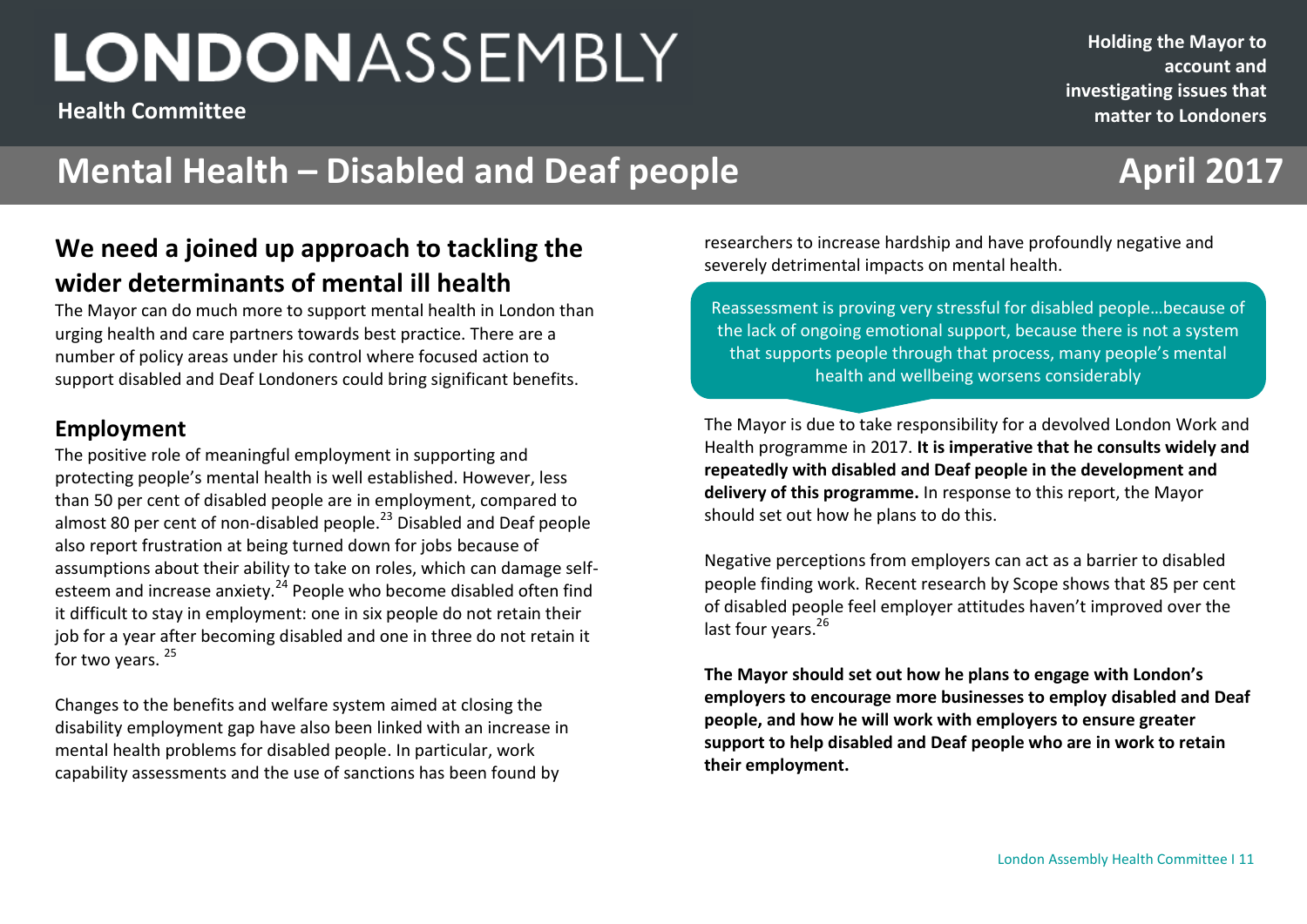**Health Committee**

**Holding the Mayor to account and investigating issues that matter to Londoners**

## **Mental Health – Disabled and Deaf people <b>April 2017**

#### **Housing**

There is a shortage of housing that is specifically designed to meet disabled people's physical needs. Being able to live independently is a key factor in mental health, so this lack of specialist housing can have a profound impact on the wellbeing of disabled and Deaf people. According to a report by Leonard Cheshire Disability, 54 per cent of those with mobility impairments who have looked for accessible homes said they were difficult to find, only 4 per cent said they were easy to find. Disabled people also told us that some local authorities appeared reluctant to fund adaptations that would allow them to live independently.

Supported housing improves individuals' ability to stay in the community and has wide reaching mental health benefits by improving the quality of life and enabling independent living. Providing supported housing where disabled and Deaf people have access to peer support can reduce social isolation. Housing services need to be more aware of the specific challenges faced by disabled and Deaf people when assessing housing provision.

The Mayor supports the development of specialist housing for disabled people through his targeted Care and Support Specialised Housing Fund (MCSSHF), as well as through mainstream affordable homes programmes. A report by the London Assembly Housing Committee found that this money was not always being targeted effectively and

**December 2016** that developers and providers needed greater incentives to provide and maintain specialist and supported housing. Developers and supported housing providers are putting plans to develop new supported housing on hold until there is agreement on how these places will be funded by housing benefit going forward, further affecting supply.

"I wanted to live with other Deaf people but they said I had to be in a home with hearing people. I get really lonely and I can't even ask the staff for help."

High unemployment rates, and unsecure housing tenure, mean that Disabled and Deaf people may also be at increased risk of becoming homeless. Government figures indicate that from 2010 to 2016 the overall number of households accepted as being homeless by local authorities in England went up from 42,390 to almost 60,000. The increase was

disproportionately high for homeless households classed as vulnerable through mental illness, where homelessness went up 53 per cent, and for those classed as vulnerable through physical disability, by 49 per cent.<sup>27</sup>

**The Mayor is responsible for a range of services for homeless people and has recently announced an additional £50million funding in this area. We would urge him to work with disability and homeless organisations to assess how vulnerable disabled and Deaf Londoners are to homelessness, and what could be done to improve support.**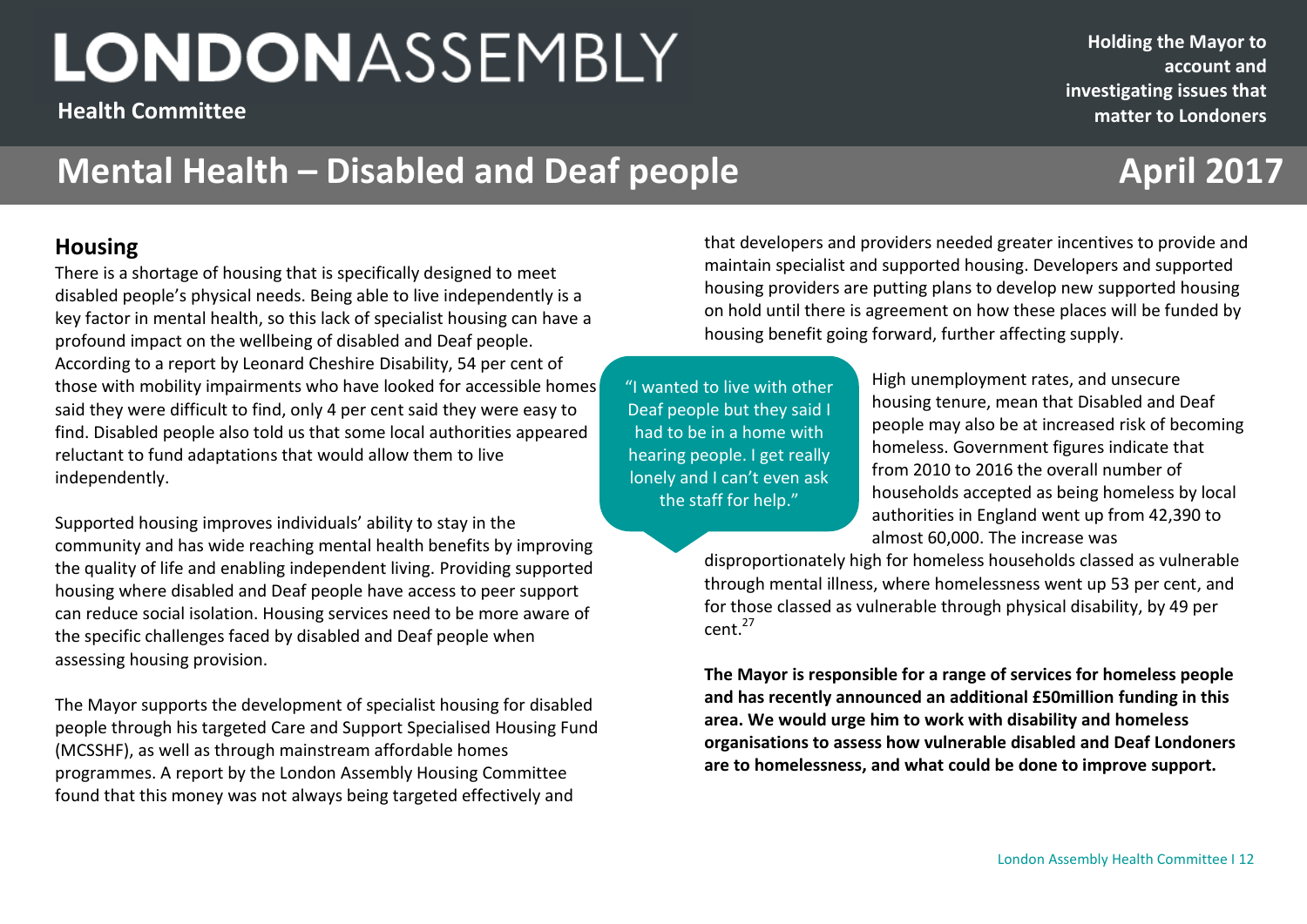**Health Committee**

## **Mental Health – Disabled and Deaf people <b>April 2017**

### **Crime**

Being a victim of crime, including hate crime, is damaging to mental health. Disabled people are significantly more likely to be victims of crime than non-disabled people.<sup>28</sup> A new London-wide reporting scheme saw the number of disability hate crimes recorded by police increase by 500 per cent within weeks of its launch.<sup>29</sup> However, disability hate crime recording has been historically low. Campaigners have suggested that this may be due to a lack of support in reporting, and a continued view that disability hate crime is low priority for the police. Deaf people have highlighted specific difficulties in contacting the police and reporting crime.

**Domestic abuse** is a significant issue for disabled and Deaf people. Deaf women are twice as likely to be victims of domestic abuse than hearing women.<sup>30</sup> Some disabled people may be more physically vulnerable than able-bodied people and may be less able to escape or protect themselves from violent attacks. Some disabled people may also be more socially isolated as a result of their physical dependence on their partner, or less able to leave an abusive partner if they are concerned about whether they will be able to live independently.

**We urge the Mayor to work with London's DeafHope service and with organisations such as Refuge to ensure his Violence Against Women and Girls strategy, and the wider Police and Crime Plan, better acknowledge and support disabled and Deaf people in London.** 

### **December 2016 2201620162016 Transport**

Inaccessible transport continues to have a detrimental impact on the mental wellbeing of disabled and Deaf Londoners. The experience of travelling alone can be extremely stressful, frustrating or frightening for some disabled people unsure if they will be left stranded on their journey. The cumulative effect of these negative experiences can in time lead some disabled people to avoid independent travel altogether and increase the risk of social isolation.

Changes to the configuration of health and care services across London could make it harder for disabled and deaf people to get access to the services they need. **The Mayor and Transport for London should work proactively with local authorities and providers to assess the impact of any changes to the distribution of healthcare services across the capital and ensure that transport is considered as early as possible in these plans.** 

Disabled people told us that they had particular concerns about changes to the public realm that made it harder for them to navigate their local areas. **The Mayor should ensure that his Healthy Streets Programme specifically addresses the concerns of disabled and Deaf people.** 

If a disabled person has travel delays, they may not be able to make their appointment, and have to wait long periods to get another one.

London Assembly Health Committee I 13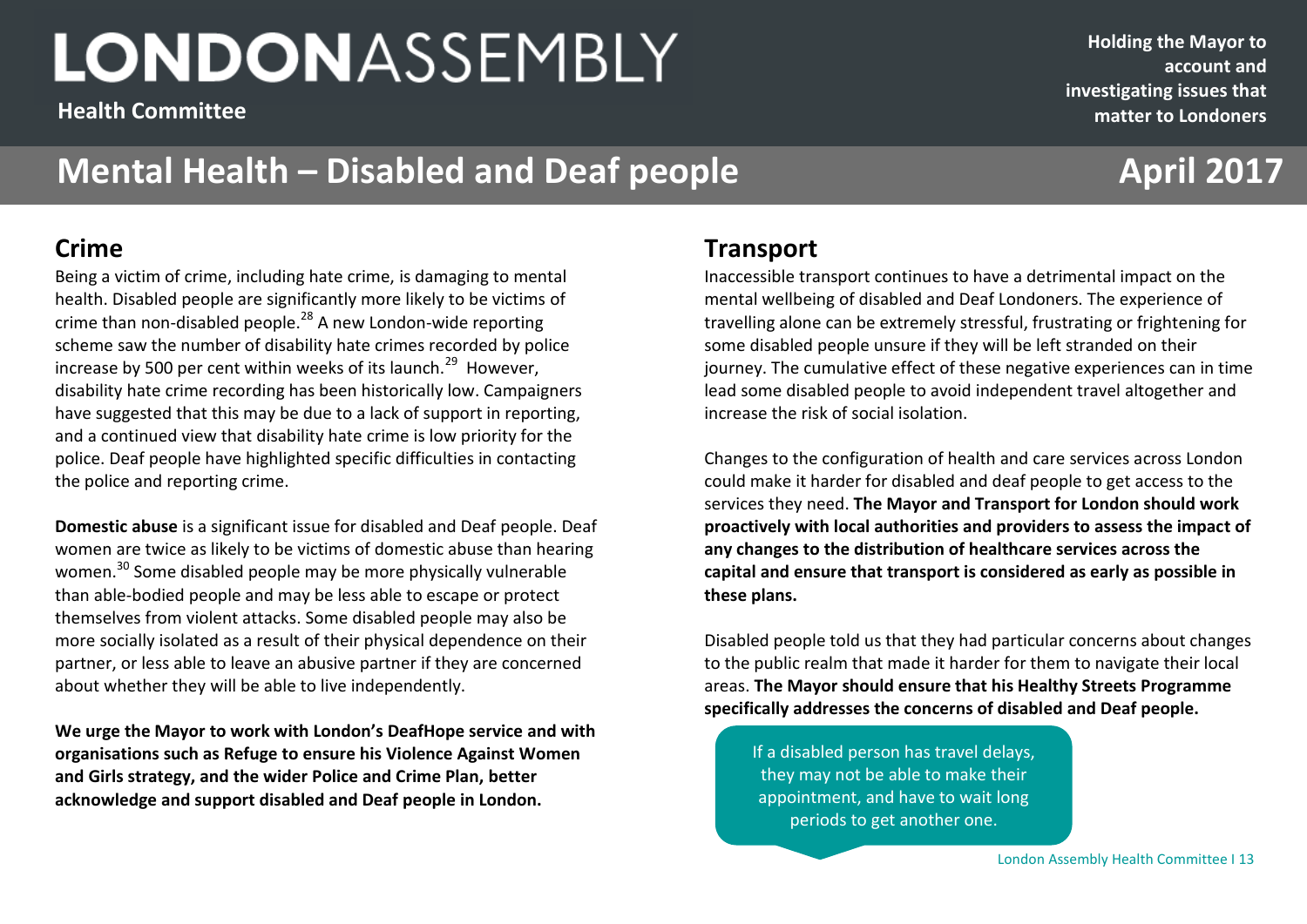**Health Committee**

#### **Holding the Mayor to account and investigating issues that matter to Londoners**

## **Mental Health – Disabled and Deaf people <b>April 2017**

### **Disabled and Deaf people need to be involved in shaping services that meet their needs**

#### **"Nothing about us, without us"**

Our investigation has highlighted that more can and should be done to ensure that disabled and Deaf people have a voice in shaping services that meet their needs. The Mayor has acknowledged the important role of service users in sharing their experiences with service providers to deliver improvements.

**Real improvements only come from listening to and respecting those suffering from mental health problems and from the experts – those who have been in crisis and experienced the service**

Disabled people and Deaf people told us they would value more visible engagement with, and access to, the Mayor to facilitate this. Previous Mayors have appointed specific disability advisors to champion these issues with policy makers. **The Mayor and the London Health Board should consider how to increase opportunities for disabled and Deaf people to contribute their views to help inform their policy work on mental health and on the wider determinants of mental health such as housing, transport and employment.** They should also take steps to develop and share best practice with health and care partners to enable

**December 2016**<br>**2 December 2016 2016 2016 2016 2016 2016 2016 2016** them to adopt a more proactive approach to seeking the views of disabled and Deaf service users.

> In doing so, the Mayor and partners should recognise that traditional forms of public consultation and engagement are not always fully accessible to disabled people. Our discussions with Healthwatch organisations have highlighted some of these challenges, including access to suitable premises for face-to-face engagement, disseminating accessible information to people who do not use the internet, and securing interpretation services for BSL users. **We urge the Mayor to work with London's pan-disability charities, and with smaller, user-led organisations, to ensure the diverse experiences of disabled and Deaf people are captured.**

#### **Learning disabilities**

Our investigation has focused primarily on the needs of people with physical and sensory impairments. However, we are aware that people with learning disabilities experience many similar issues accessing appropriate mental health support. This includes increased risk of misdiagnosis, barriers to communication and a lack of awareness from health care professionals. They are also vulnerable to the same elements of a disabling society – unemployment, poverty, discrimination and social isolation – as other disabled and Deaf people. We hope to look further into the specific health challenges and inequalities faced by people with learning disabilities in London at a later stage.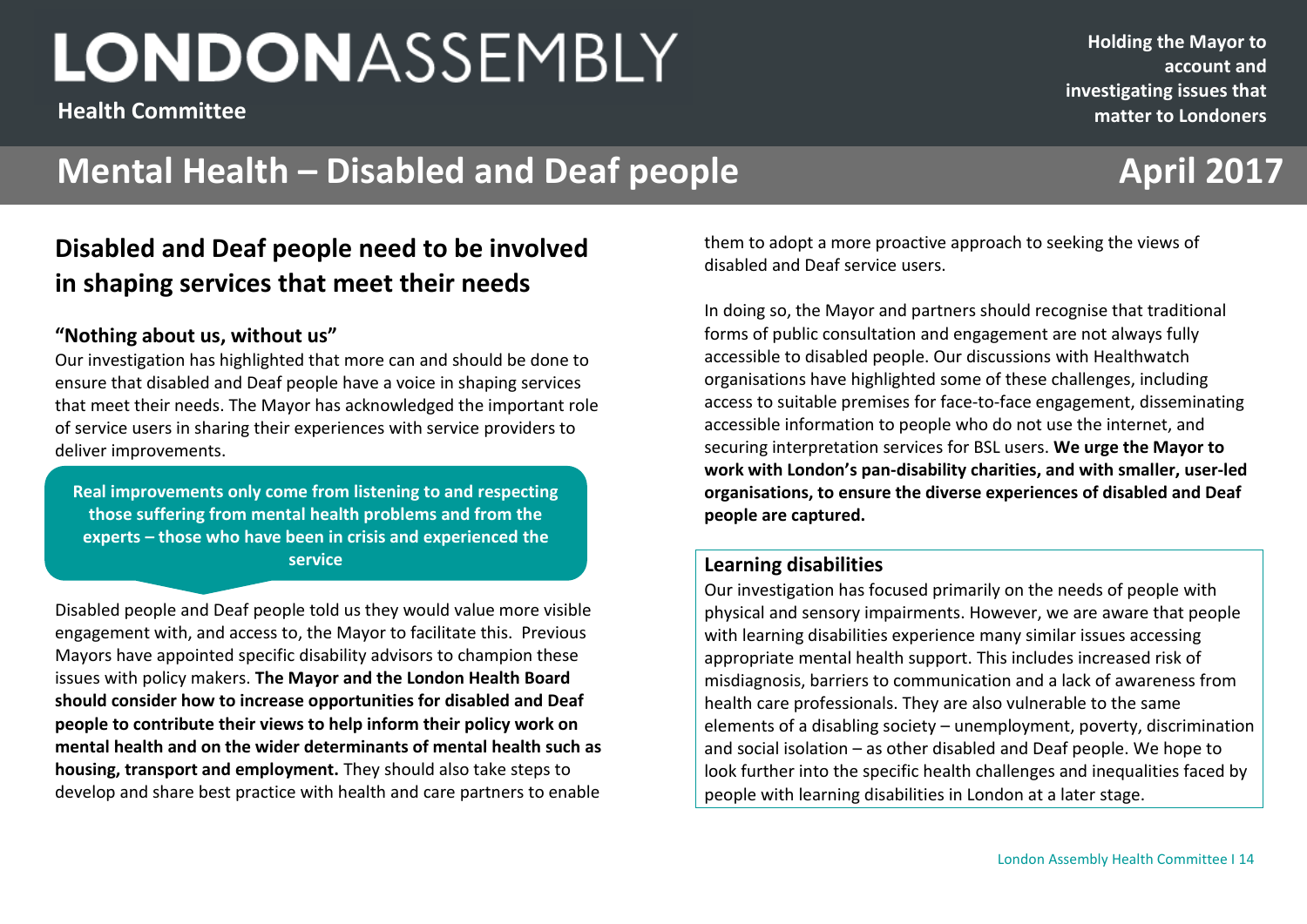**Health Committee**

**Holding the Mayor to account and investigating issues that matter to Londoners**

## **Mental Health – Disabled and Deaf people <b>April 2017**

### **The Mayor is uniquely placed to provide leadership on this issue**

We hope that the Mayor's mental health roadmap will be a positive step forward. But it is important that action for better mental health is delivered, not just considered. And it is important that the roadmap marks the beginning of the process and not the end.

The continued inequality faced by disabled and Deaf Londoners is a considerable risk to the mental health of these groups. It is vital that their voices are heard directly by policy makers and by health service providers. If the Mayor is serious about improving mental health for all Londoners, he will need to find ways of delivering targeted responses to people who are currently excluded from existing support. We are therefore calling on the Mayor to set out how he will ensure more regular engagement with deaf and disabled Londoners.

The Mayor can do a great deal to raise the profile of mental health issues in London, tackle stigma and discrimination and increase awareness. Many of the interventions that would improve mental health also have wider community dividends, with increased employment, better transport for all, reduced crime, and more community cohesion. So it is timely for the Mayor to adopt a 'mental health in all policies' approach to his work.

**December 2016 2201620162016** To demonstrate his commitment to mental health, **we are calling on the Mayor to hold an annual summit with service users, providers and the third sector to measure the progress of this mental health roadmap and to examine further opportunities for action.** 

> The Mayor and the London Health Board have taken an encouraging approach to developing a pan-London strategic response to mental health and wellbeing. At a time of significant financial and operational challenge for health services across the city, we urge him to use his influence to ensure that the needs of disabled and Deaf Londoners are not overlooked.

### **Next steps**

**We would like to thank everyone who took part in this investigation. In the coming months the committee will:**

- scrutinise the development of the mental health roadmap
- press the Mayor for greater inclusion of disabled and Deaf people in the development of his policies
- review the Mayor's health Inequalities Strategy to ensure the experiences of disabled and Deaf Londoners are reflected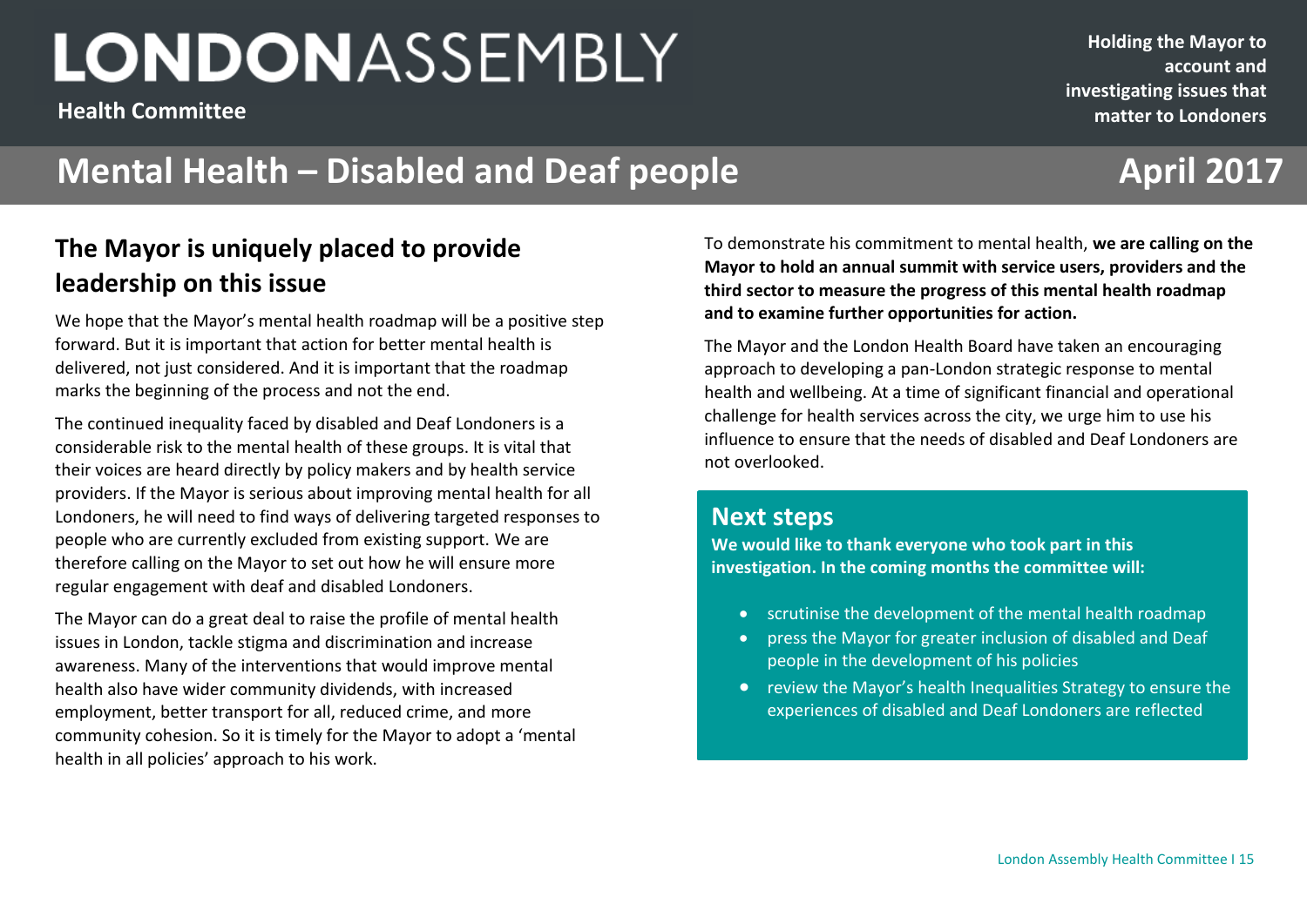**Health Committee**

## **Mental Health – Disabled and Deaf people <b>April 2017**

### **Recommendations**

- **1. In** *developing* **the mental health roadmap, the Mayor and the London Health Board should:**
- set out how they will work with local authorities and disability organisations to explore how to more accurately capture data on physical and sensory impairment across London at a borough level
- ensure that the intersectional nature of mental health experience is recognised
- encourage London's mental health trusts to work with local organisations such as Healthwatch to audit how well their services meet the needs of disabled people.
- set out how the development of the mental health roadmap could support third sector organisations to link up and share best practice in this field.

#### **2. 2. In** *delivering* **the mental health roadmap, the Mayor and the London Health Board should:**

**December 2016 2201620162016**

- ensure that plain English, BSL and audio formats of the Mayor's mental health programmes are made available free of charge to disabled people
- set out how they will promote activities and programmes which are disability and Deaf inclusive and promote mental wellbeing
- acknowledge and champion the importance of disability and Deaf equality training for mental health professionals to improve awareness
- use their convening powers and influence to develop pan-London commissioning arrangements for communications support for Deaf Londoners and those with learning disabilities.
- set out how they will work with health and care partners to help 'physical' and 'mental' health services link up which each other more effectively at local levels.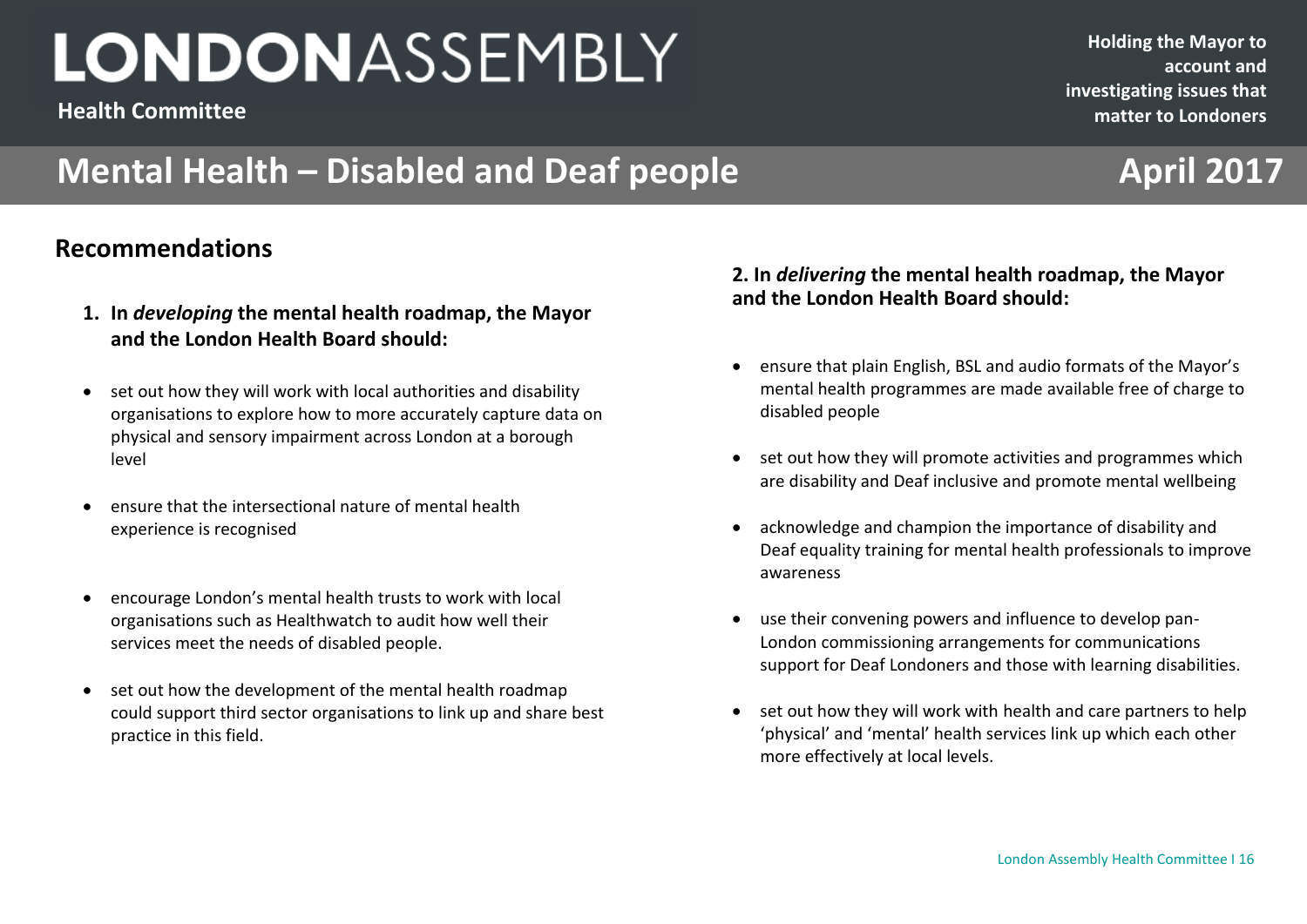**Health Committee**

## **Mental Health – Disabled and Deaf people <b>April 2017**

- **3. The Mayor and London Health Board should align existing GLA group programmes with the mental health roadmap by:**
	- setting out how they will work with employers to encourage more businesses to employ disabled and Deaf people, and how they will work with employers to ensure greater support to help disabled and Deaf people who are in work to retain employment
	- setting out how the Mayor's community cohesion and volunteering work streams could help support further opportunities to expand the network of peer support available across London
	- setting out how they will work with disability and homeless organisations to assess the risk of homelessness for disabled and Deaf Londoners and take steps to address this through the Mayor's housing strategy
	- ensuring that MOPAC works with London's DeafHope service to ensure his Violence Against Women and Girls strategy and Police and Crime Plan support disabled and Deaf people in London
	- ensuring that TfL works proactively with local authorities and providers to assess the impact of any changes to the distribution

**December 2016 2016 22016 22016 22016 22016 22016 22016 22016 22016 22016 22016 22016 22016 22016 22016 22016 22016 22016 22016 22016 22016 22016 22016 22016 22016 22016** of healthcare services across the capital, to ensure that transport is considered as early as possible in these plans

- proactively engaging disabled and Deaf Londoners on the Healthy Streets Programme to ensure changes to the public realm do not have an adverse impact and increase social isolation
- **4. To ensure that the mental health roadmap reflects the needs of disabled and Deaf people across London, the Mayor and London Health Board should:**
	- set out how they will increase opportunities for disabled and Deaf people to contribute their views to help inform their policy work on mental health and on the wider determinants of mental health such as housing, transport and employment
	- set out how they will identify and share best practice on engagement with health and care partners to enable a more proactive approach to seeking the views of disabled and Deaf service users
	- host an annual mental health summit to report on progress in the development of the mental health roadmap, with specific inclusion of disabled and Deaf Londoners